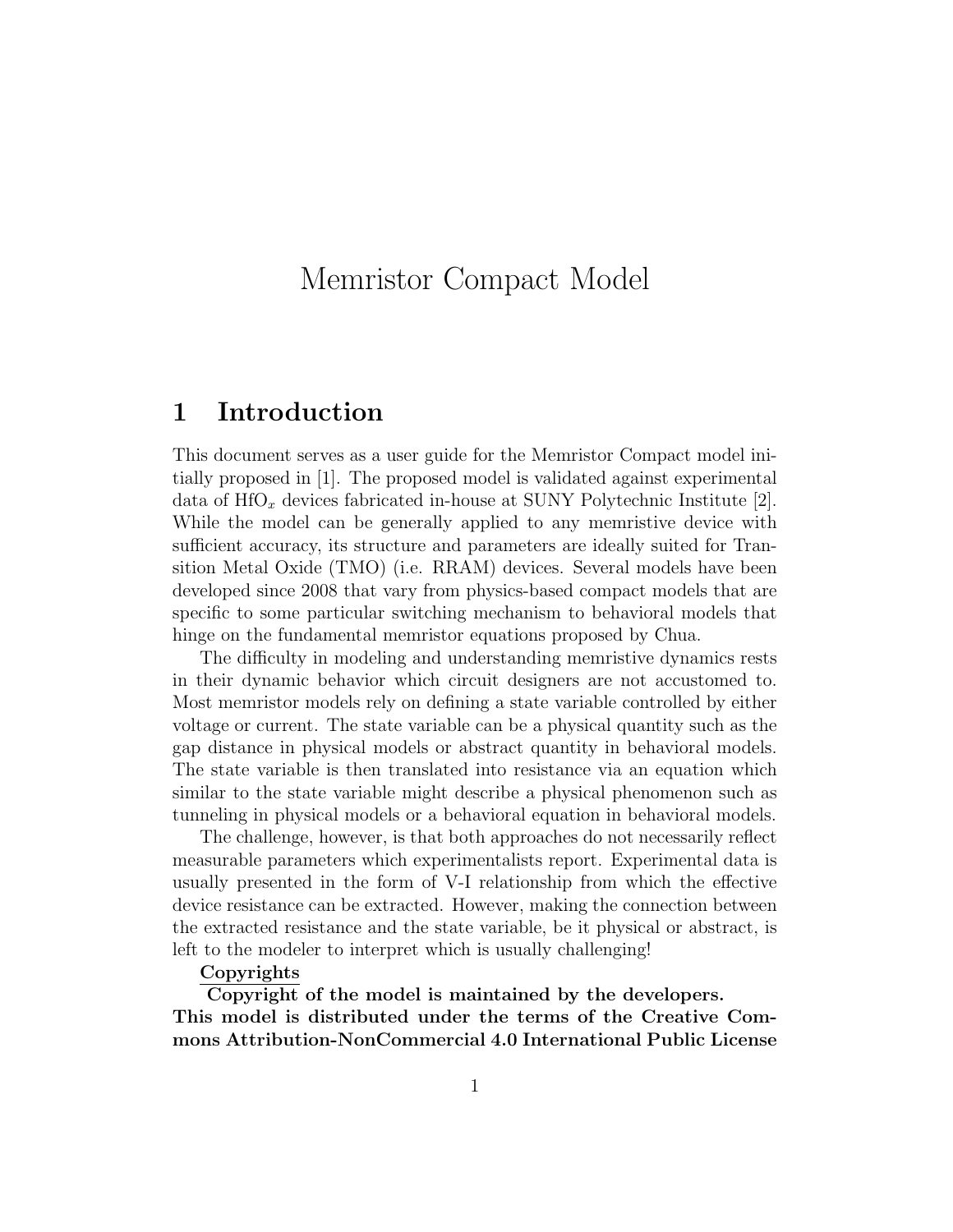https://creativecommons.org/licenses/by-nc/4.0/legalcode. If you choose to use this model, you are kindly requested to cite [1] in the reference section.

Contact information

For technical questions, please contact Sherif Amer at samer1@utk.edu For logistic questions, please contact Dr. Garrett Rose at garose@utk.edu

## 2 The Resistance-based approach

Here we take a different approach which uses the instantaneous resistance as the state variable. While this approach might not be appreciated by memristor "theoreticians", it is perfectly suited for circuit designers who wish to have a "plug-and-play" model which is  $(1)$  simple to understand  $(2)$ suited for parameter extraction from physical data and (3) converge well in circuit simulation.

#### 2.1 Model Description

$$
\frac{dM}{dt} = \begin{cases}\n-C_{LRS}(\frac{V(t)-V_{tp}}{V_{tp}})^{P_{LRS}}f_{LRS}(M(t)), & V(t) > V_{tp} \\
C_{HRS}(\frac{V(t)-V_{tn}}{V_{tn}})^{P_{HRS}}f_{HRS}(M(t)), & V(t) < V_{tn} \\
0, & \text{otherwise,} \n\end{cases}
$$
\n(1)

Here  $C_{LRS}$  and  $C_{HRS}$  are two scale parameters.  $P_{LRS}$  and  $P_{HRS}$  are two nonlinearity coefficients. $f_{HRS}$  and  $f_{LRS}$  capture the resistance saturation (commonly referred to as window functions). Equation (2) presents the proposed window function that can be easily fitted to measurable parameters.

$$
f(M(t)) = \begin{cases} \frac{1}{1 + e^{-\frac{M(t) - \theta_{HRS} HRS}{\beta_{HRS} \Delta r}}, V(t) < V_{tn} \\ \frac{1}{1 + e^{-\frac{\theta_{LRS} LRS - M(t)}{\beta_{LRS} \Delta r}}, V(t) > V_{tp} \end{cases} \tag{2}
$$

In (2),  $M(t)$  is still clipped to either LRS or HRS once the resistance hits either boundary to ensure it does not exceed the measurable range of resistance such that:

$$
If (M(t) > HRS), then M(t) = HRS,
$$
\n(3)

$$
If (M(t) < LRS), then M(t) = LRS,
$$
\n<sup>(4)</sup>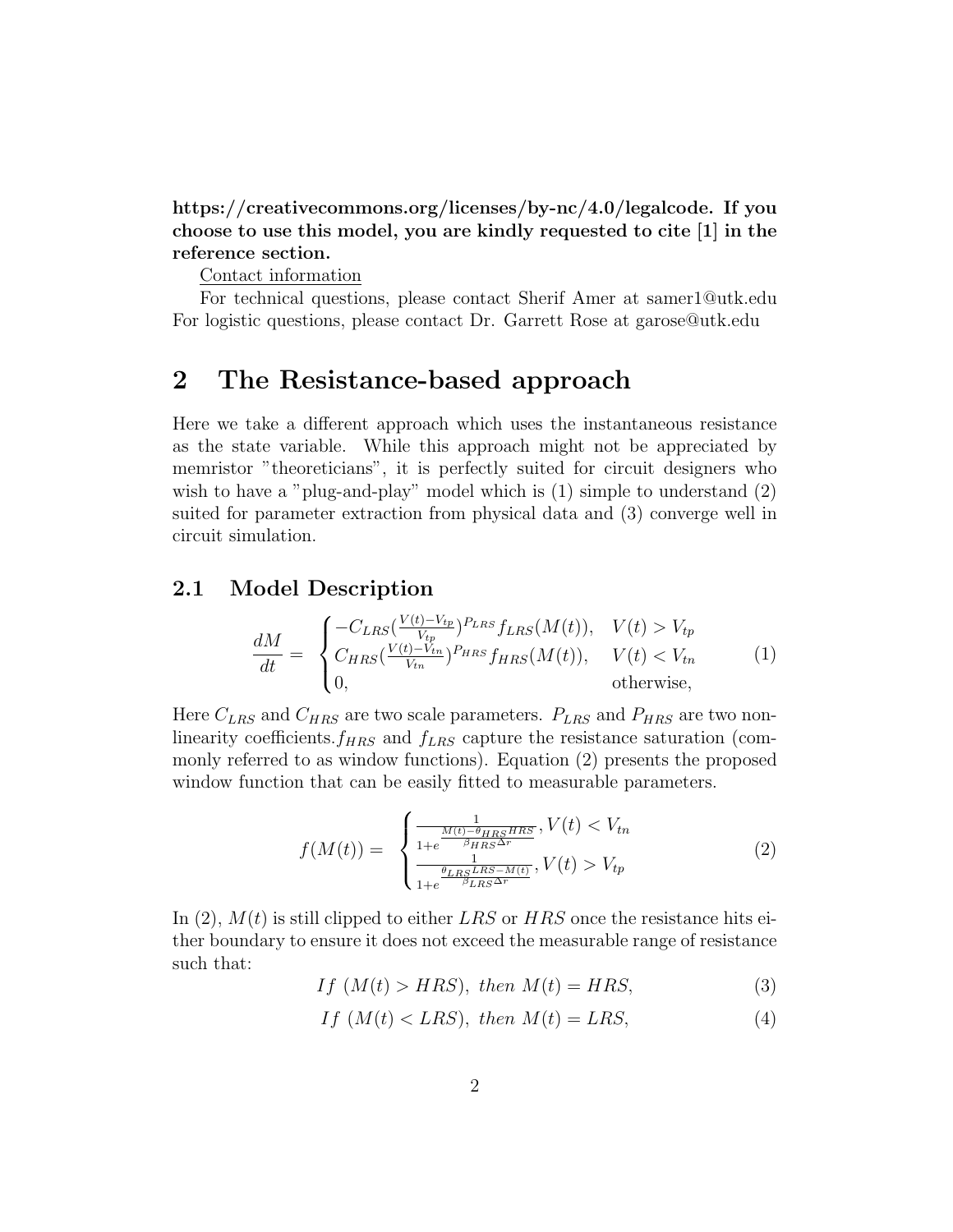where  $(3)$  and  $(4)$  are implemented as the device is switching from LRS to HRS and HRS to LRS, respectively.

In fact, the user can opt to activate just the clipping function without applying the window function in (2) using window selectors as shown in the following section.

#### 2.2 Using the Model

The model has a window selector, such that:

- window = 0: only clipping is activated as shown in (3) and (4).
- window  $= 1$ : Window function  $+$  clipping are activated as shown in  $(2), (3)$  and  $(4)$ .

The Model parameters as well as the suggested values are depicted in Table 1.

\* please note that while the equations in (2) and (3) include  $C_{HRS/LRS}$ as the only scale parameter, the way it is implemented in the model is:

$$
C_{HRS/LRS} * \frac{\Delta r}{t s w_{p/n}},\tag{5}
$$

In (2) and (3) the  $\frac{\Delta r}{tsw_{p/n}}$  factor was absorbed in C as a single fitting parameter.

\*\* The threshold voltage in this model is defined as the voltage below which the change in resistance is forced to zero. In reality, there is no threshold similar to many other semiconductor devices. However, there is a point at which a significant nonlinearity is observed (more like a "knee" in the curve). These threshold voltages are to be adjusted such that the model fits the experimental data.

Fig 1 depicts the memrsitor symbol.  $p$  and  $n$  are the positive and negative terminals, respectively.  $r$  is the resistance terminal. It should be noted that  $r$  is not a physical terminal but it is only there to facilitate the computation of the instantaneous resistance. Instead of dividing the Voltage by the Current to compute the resistance, the verilog-A code computes the resistance internally and outputs it to terminal  $r$ .

Fig 2 depicts the time domain response of a voltage sin wave where the initial resistance is set to  $HRS$ . Fig 3 shows the well known hysteresis in the V-I plane as the Current response is plotted against the Voltage signal.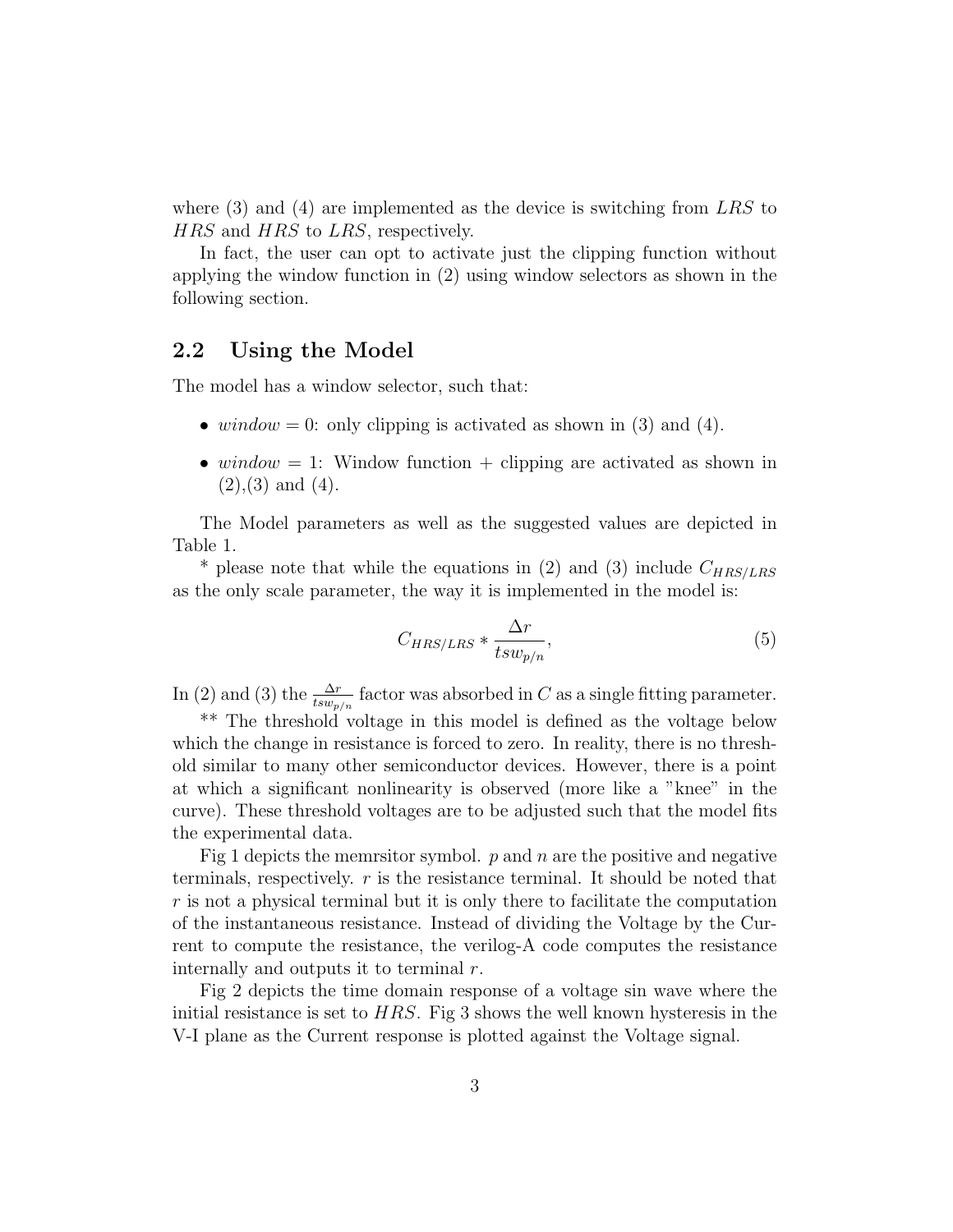

Figure 1: memristor symbol



Figure 2: Time domain response to a Voltage sin wave.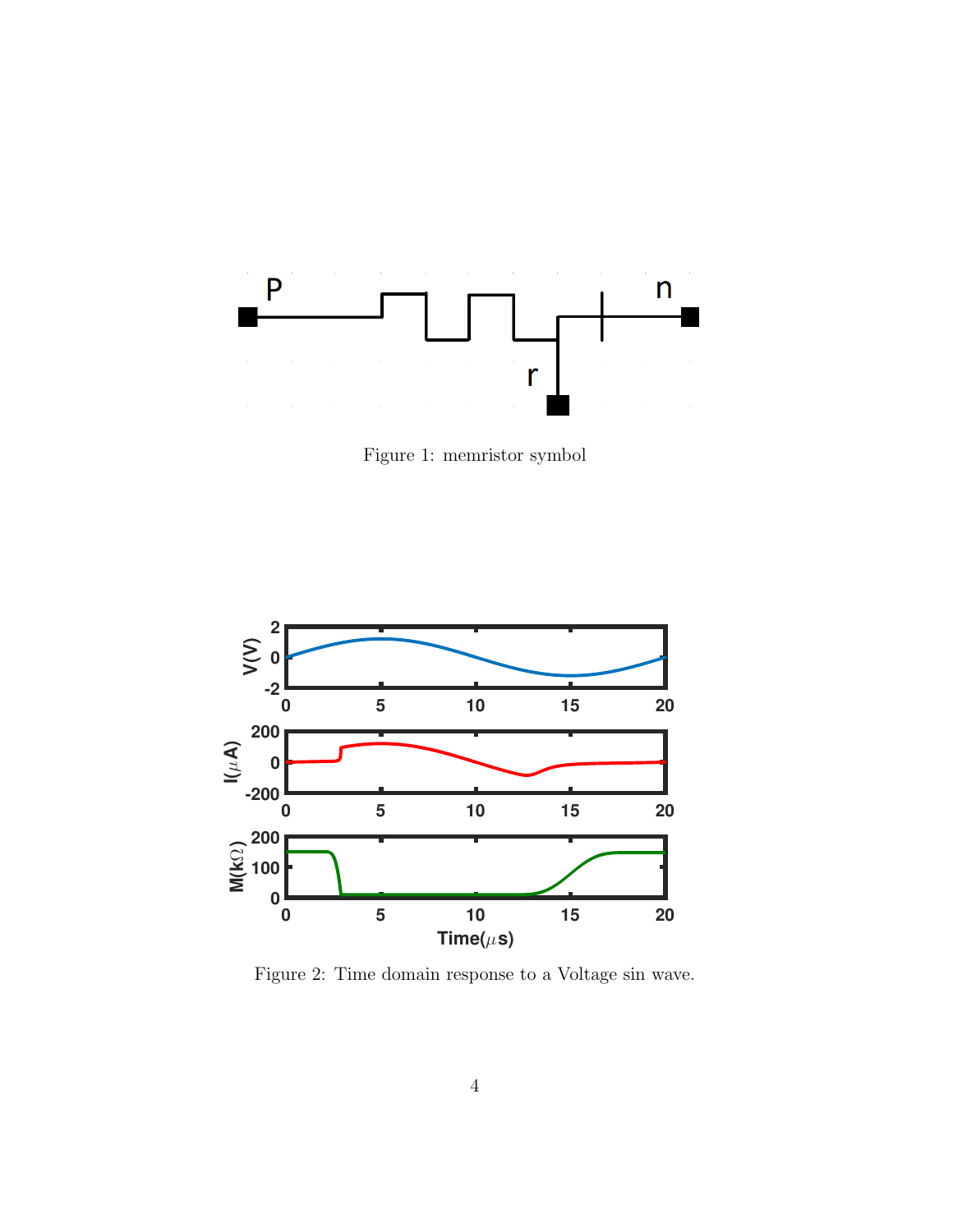

Figure 3: Hysteresis in the V-I plane.

## References

- [1] S. Amer, S. Sayyaparaju, K. Beckmann, N. C. Cady, and G. S. Rose, "A Practical Hafnium-Oxide Memristor Model Suitable for Circuit Design and Simulation," in International Symposium on Circuits and Systems (ISCAS), May 2017, pp. 1–4, DOI:10.1109/ISCAS.2017.8 050 790.
- [2] K. Beckmann, J. Holt, H. Manem, J. Van Nostrand, and N. C. Cady, "Nanoscale Hafnium Oxide RRAM Devices Exhibit Pulse Dependent Behavior and Multi-level Resistance Capability," MRS Advances, vol. 1, no. 49, pp. 3355–3360, May 2016, DOI:10.1557/adv.2016.377.